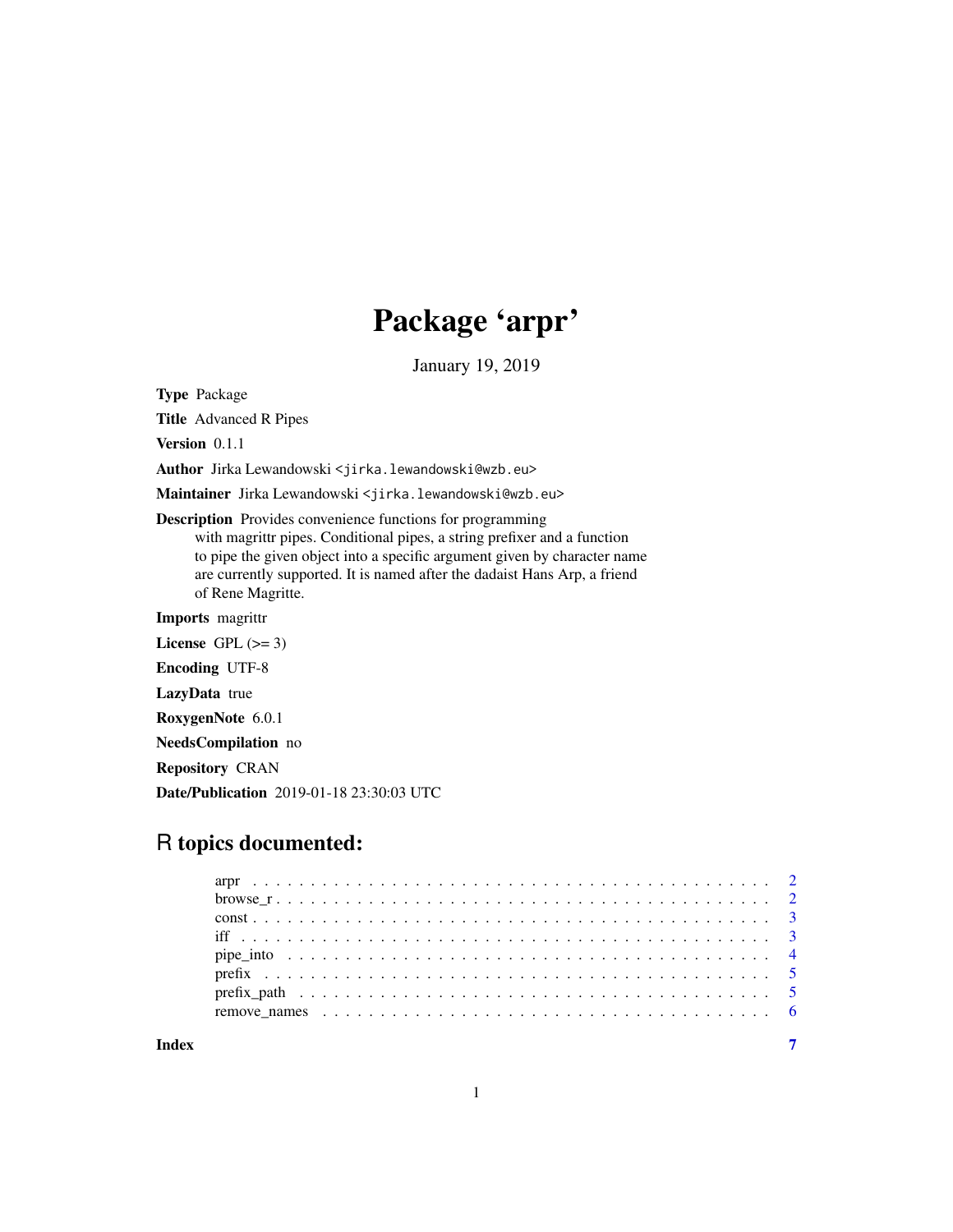<span id="page-1-0"></span>

arpr R package

#### Details

Advanced R pipes

| Package:  | arpr       |
|-----------|------------|
| Type:     | Package    |
| License:  | $GPL (=3)$ |
| LazyLoad: | yes        |

#### Author(s)

Jirka Lewandowski <jirka.lewandowski@wzb.eu>

#### References

<http://blog.points-of-interest.cc/>

browse\_r *browser() in a magrittr pipe*

#### Description

browser() in a magrittr pipe

#### Usage

 $browser(x, ...)$ 

#### Arguments

| x        | input                  |
|----------|------------------------|
| $\cdots$ | passed on to browser() |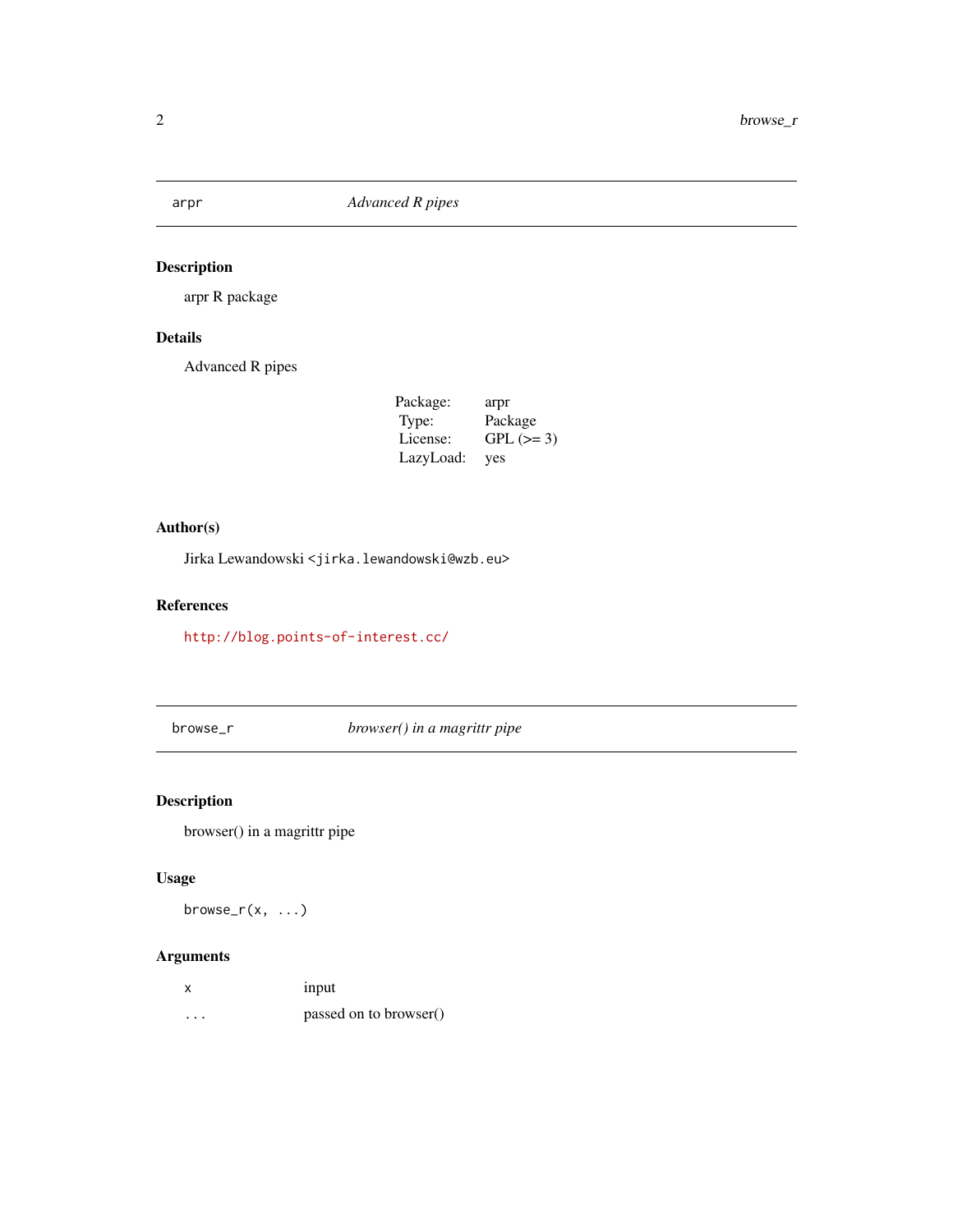<span id="page-2-0"></span>

Create a constant function

#### Usage

 $const(val = NULL)$ 

#### Arguments

val return value of constant function (defaults to NULL)

#### Value

A function always returning val accepting arbitrary arguments (dots)

#### iff *Apply a function if and only if test is TRUE*

#### Description

otherwise return input value unchanged

#### Usage

```
iff(obj, test, fun, ...)
iffn(obj, test, fun, ...)
iffelse(obj, test, true_fun, false_fun, ...)
```
#### Arguments

| obj       | object to apply test and fun to      |
|-----------|--------------------------------------|
| test      | logical or function to apply to test |
| fun       | function to apply                    |
|           | passed on to test                    |
| true_fun  | function to apply when test is true. |
| false_fun | function to apply when test is false |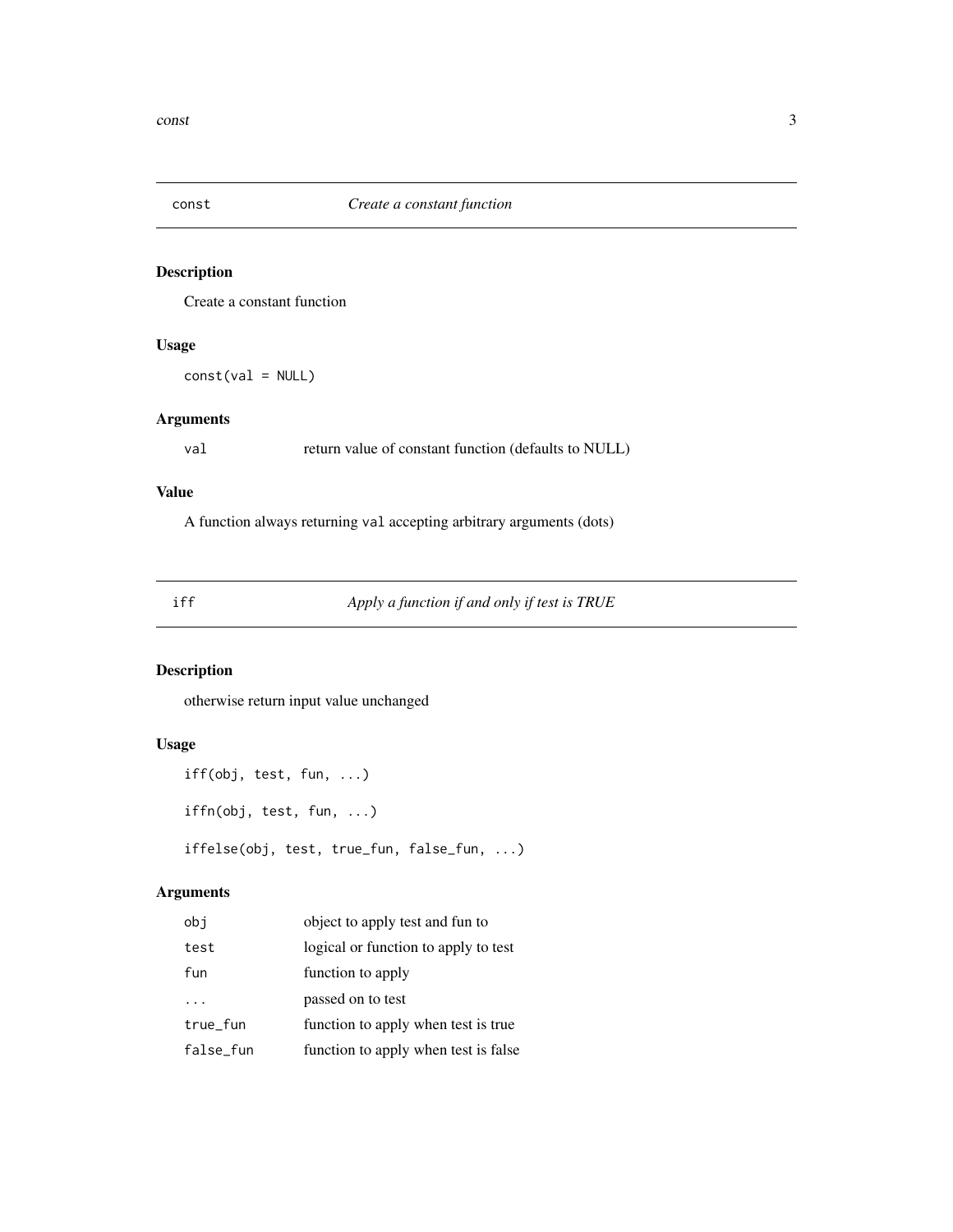#### <span id="page-3-0"></span>Details

iffn is ... if and only if test is FALSE

#### Examples

```
require(magrittr)
x \leftarrow sample(c(1, 2, NA), 1)x \leftarrow x %>%
  iff(is.na, const(0))
y <- x%>%
  iff(x \leq 0, function(x) { x - 2 })
x \leq - sample(c(1,2,NA), 1)
x %>%
  iffn(is.na, exp)
```
pipe\_into *Pipe into specific formal argument*

#### Description

This rotates the order of the arguments such that the one named in param\_name comes first and then calls the function.

#### Usage

```
pipe_into(x, param_name, fun, ...)
```
#### Arguments

| $\mathsf{x}$ | value to be piped into fun                        |
|--------------|---------------------------------------------------|
| param_name   | name of the argument that x should be assigned to |
| fun          | function                                          |
|              | further arguments for fun                         |

#### Examples

```
require(magrittr)
5L %>%
 pipe_into("digits", format, 2.731234567)
```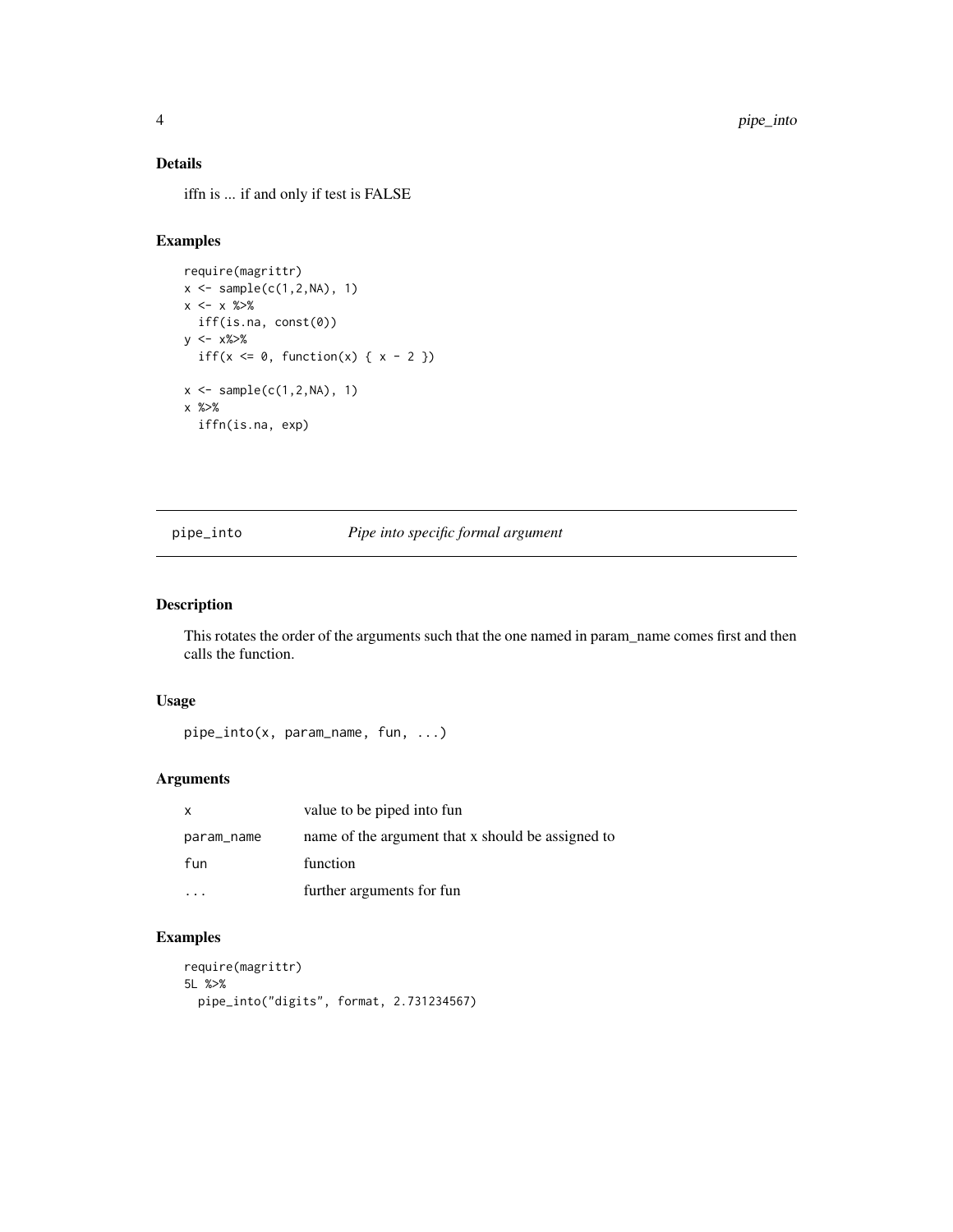<span id="page-4-0"></span>

Convenience function to use with magrittr wraps [paste0](#page-0-0), hence vectorised as paste0

#### Usage

prefix(text, ...)

#### Arguments

| text     | goes to the end, rest |
|----------|-----------------------|
| $\cdots$ | goes to the front.    |

#### Examples

```
require(magrittr)
"xyz" %>%
 prefix("abc")
```
prefix\_path *Prefix a path*

#### Description

file.path with arguments reversed

#### Usage

```
prefix_path(path, prefix, ...)
```
#### Arguments

| path   | path to be prefixed        |
|--------|----------------------------|
| prefix | path to be appended before |
| .      | passed on to file.path     |

#### Value

file.path(prefix, path, ...)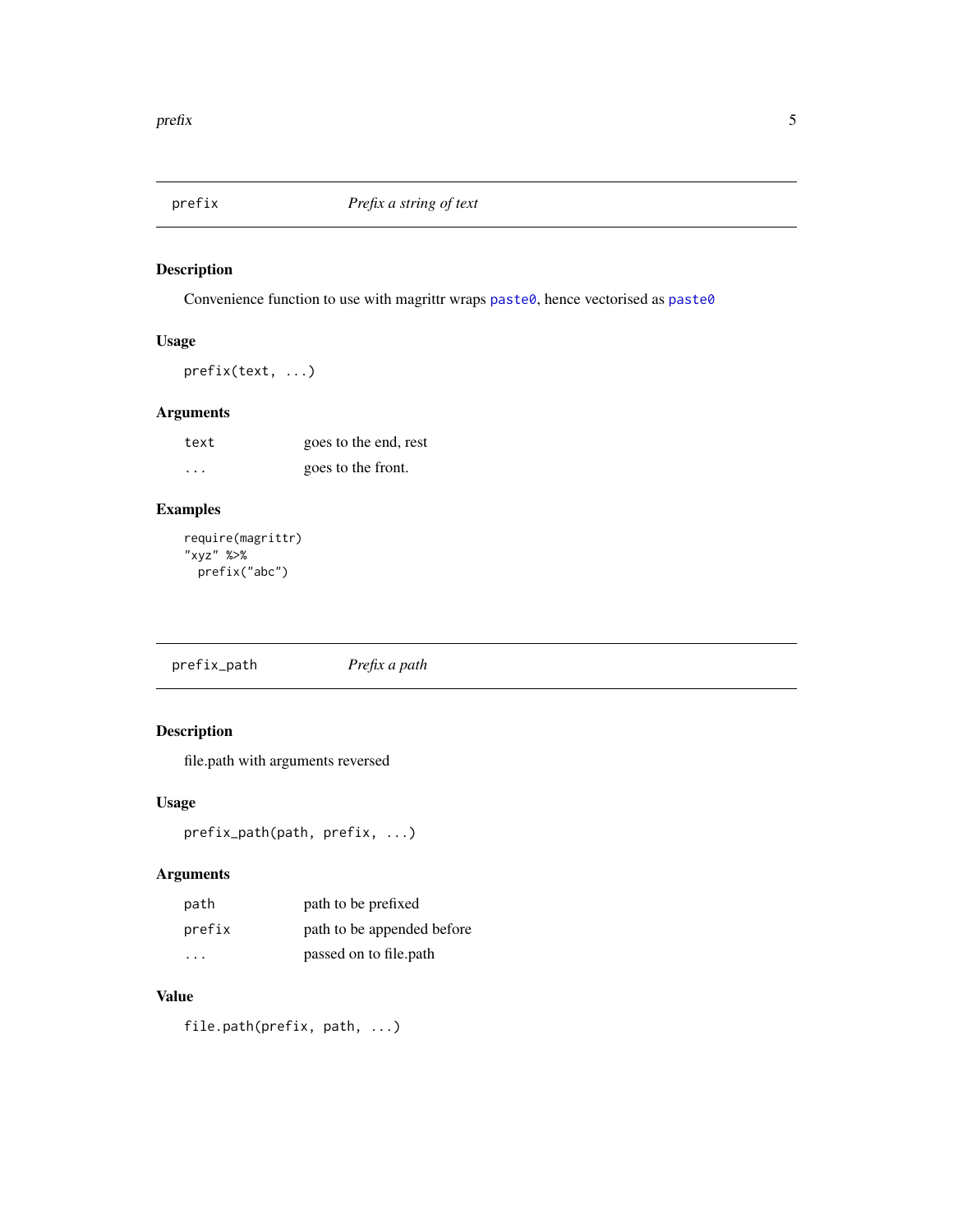<span id="page-5-0"></span>

Remove names of an object

# Usage

remove\_names(x)

# Arguments

x object to un-name